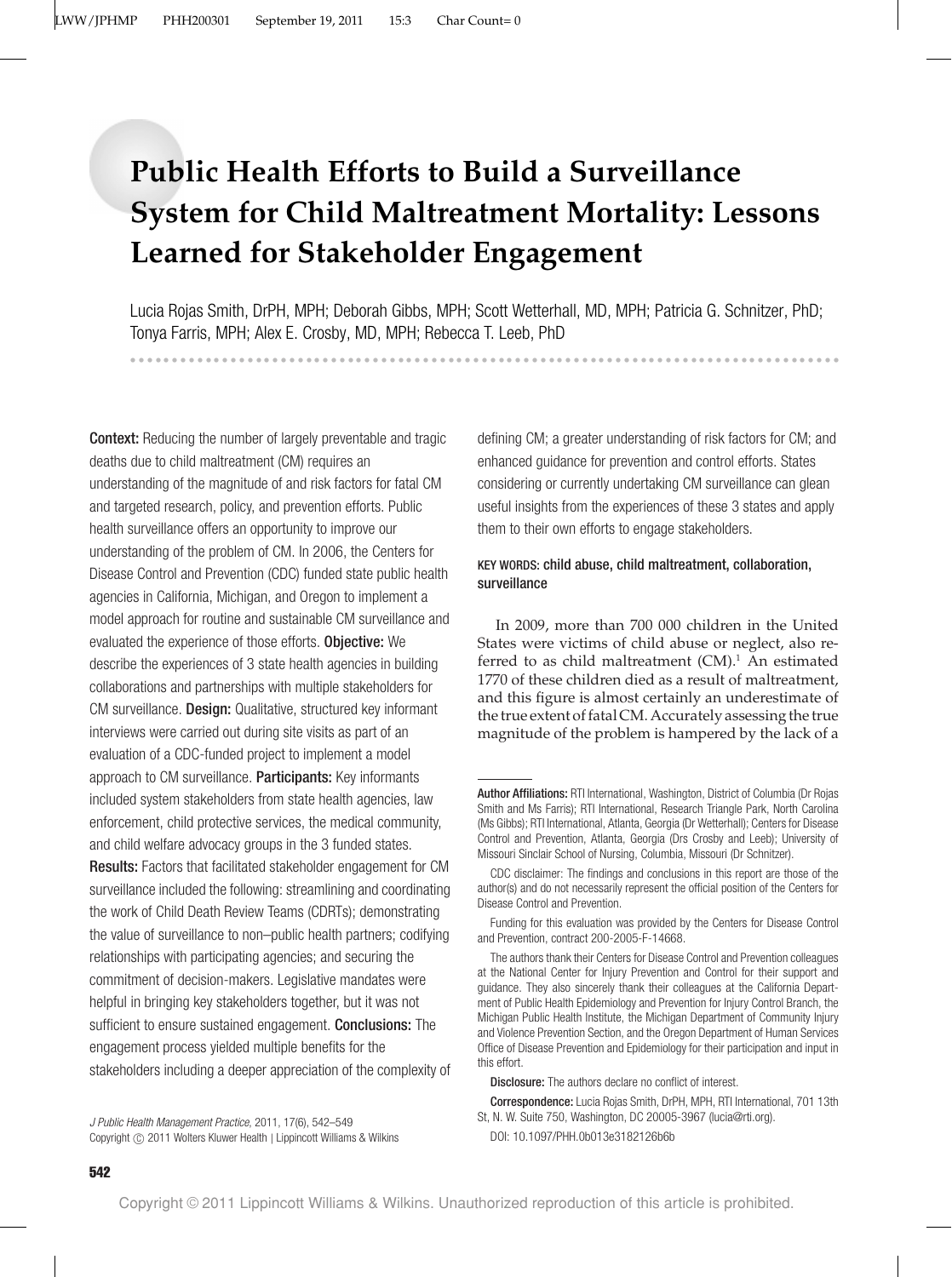coherent and universal standard for defining and measuring CM. In one study of Pennsylvania physicians, wide variation was found in how they understood and interpreted reasonable suspicion of child abuse, thus calling into question the notion that thresholds for reasonable suspicion were applied in a consistent manner.<sup>2</sup> A similar study of prehospital providers found significant deficiencies related to identification of CM, interviewing techniques, and appropriate documentation.3 Reducing the number of these largely preventable and tragic deaths requires an understanding of the magnitude of and risk factors for fatal CM and targeted research, policy, and prevention efforts.

Public health surveillance offers an opportunity to improve our understanding of the problem of CM through the ongoing, systematic collection, analysis, interpretation, and dissemination of data regarding a health-related event for use in public health action.<sup>4-6</sup> The imperative to establish robust CM surveillance systems that can inform public health practice is all the more urgent given that less than 2% of programs reported by child welfare agencies have a strong base of empirical research.<sup>7</sup>

Compared with other health events, surveillance of CM presents unique challenges. These include the difficulty of ascertaining causal sequences; the frequently subtle etiology of maltreatment, particularly child neglect; the diversity of definitions applied to CM across jurisdictions; and social biases that inhibit identification and reporting of maltreatment.

Public health–based CM surveillance uses multiple data sources outside of the traditional public health and medical systems. The use of multiple data resources for surveillance has been shown to be effective in identifying possible cases of intentional injury, including injury because of CM and intimate partner violence.<sup>8-10</sup> Data sources for CM mortality surveillance include death certificates, homicide files, medical examiner records, child protective service (CPS) records, child welfare registries, and Child Death Review Team (CDRT) reports. The latter is considered the single best source of mortality data.<sup>11</sup> Child Death Review Teams use a systematic, multidisciplinary, multiagency process for integrating multiple sources of data from coroners, courts, CPS agencies, and health care providers for the purpose of understanding their underlying circumstances. Although early CDRTs focused on identifying CM deaths,<sup>12</sup> today CDRT programs in most states identify their primary purpose as the prevention of all child deaths.13,14 Child Death Review Teams and other multidisciplinary bodies such as the Child Advocacy Centers have the added benefit of enhancing the participants' understanding of the complex roles and responsibilities of stakeholder agencies and as a result diminishing barriers to communication.<sup>15</sup>

Child Death Review Teams exist in nearly all states, although not all operate statewide.<sup>13</sup> However, synthesizing state and local data into a uniform national system of surveillance is a work still in progress, requiring the sustained and cohesive engagement of institutional stakeholders from public health, medicine, child welfare, and criminal justice. Moreover, effective prevention of CM requires system-level changes within these various sectors. In recent years, various federal initiatives have promoted CM surveillance. Both the Health Resources and Services Administration and the Office of Juvenile Justice and Delinquency Prevention have supported the development of CDRTs.<sup>13,14</sup> The Centers for Disease Control and Prevention (CDC) initiated the development of state-based CM surveillance systems in 2001 by funding states to develop and test CM surveillance systems $<sup>11</sup>$  and establishing definitional guidelines</sup> for public health surveillance of CM.16

To further advance the practice and understanding of CM surveillance, CDC funded 3 state public health agencies in 2006 to implement a model approach for routine and sustainable CM surveillance and evaluated the experience of those efforts. The 3 state health agencies worked with the evaluation team, CDC staff, and the project consultant to implement the model CM mortality surveillance system, using CDRT data and the CDC case definitions for CM.<sup>16</sup> The states, as part of the evaluation, also applied the definition to a number of case scenarios to gather input on the strengths and limitations of using them to identify and classify maltreatment deaths within a child death review context. Although initially the project intended to focus on both CM morbidity and mortality surveillance, the project stakeholders deemed the complexity of defining CM morbidity and lack of data sources as 2 major constraints that could not be addressed within the short project period. So, the project and this paper focus exclusively on CM mortality. A separate paper is currently being prepared that evaluates the application of the CDC CM definitions and the implications for CM surveillance.

The evaluation design for the model approach of CM surveillance in the 3 states used the *CDC Updated Guidelines for Evaluating Public Health Surveillance Systems*<sup>17</sup> that consists of 6 steps or phases: (1) engage stakeholders, (2) describe the system, (3) focus the evaluation design, (4) gather credible evidence, (5) justify conclusions, and (6) ensure use and share lessons learned. The findings presented here concern the first step and describe how state public health agencies were able to engage multiple institutional stakeholders in the development of a CM surveillance system.

Stakeholder engagement is critical to many collaborative efforts in public health $18,19$  and, the engagement of stakeholders from multiple sectors has proven to be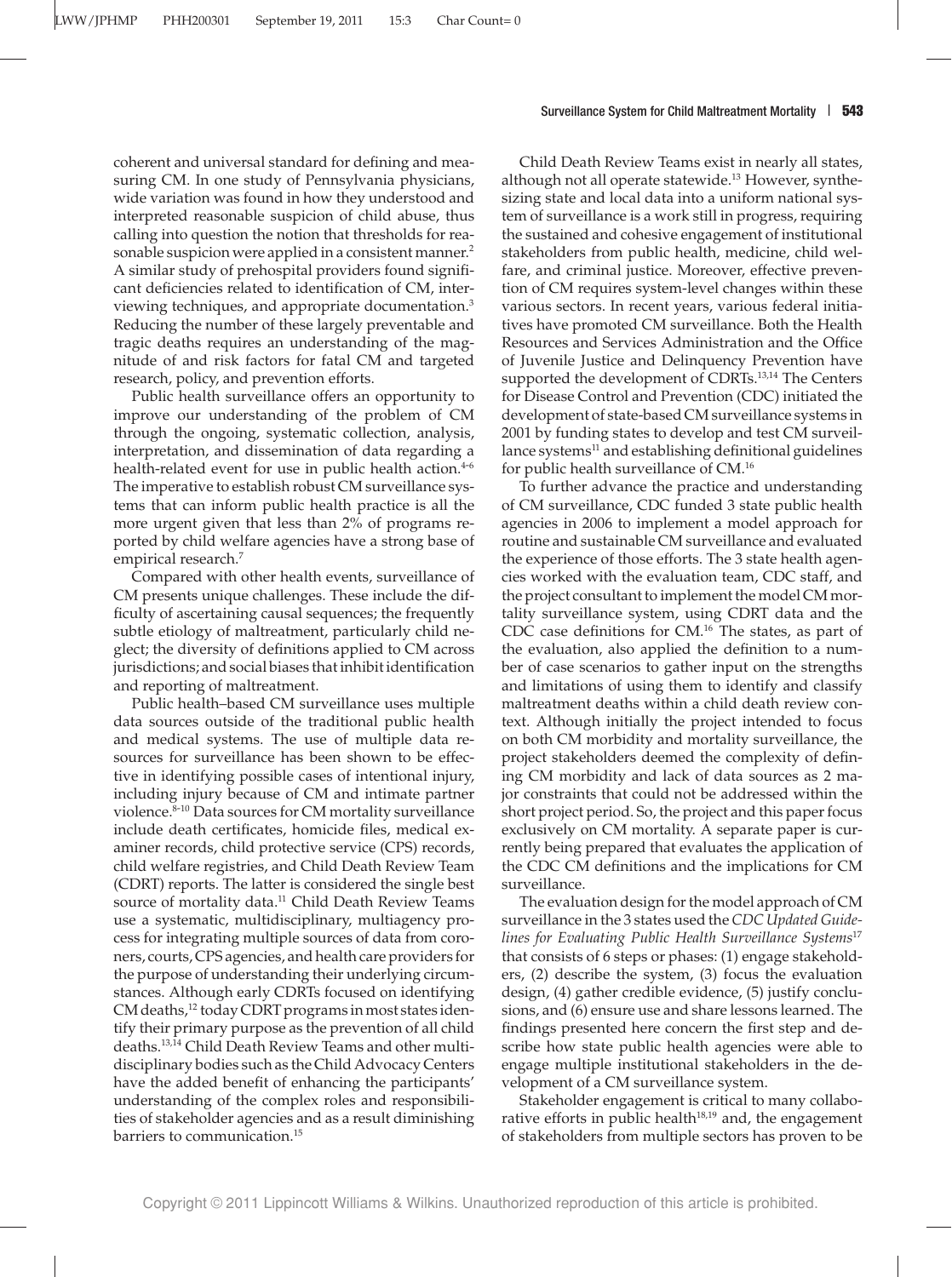a cornerstone of the CDRT process. However, stakeholder engagement is a particular challenge for CM surveillance because of the sensitive nature of data involved and the different perspectives of public health and child welfare on CM. Moreover, public health agencies typically do not have the authority, capacity, or resources to spearhead CM stakeholder engagement efforts on their own. Child maltreatment–related activities have historically been the responsibility of child welfare and law enforcement agencies. Effective partnerships between all key stakeholder agencies are essential not only for surveillance but also for establishing a continuum of supportive, protective, and prevention services.<sup>20</sup>

Here, we describe the experiences of and lessons learned by the 3 state health agencies in building collaborations and partnerships with multiple stakeholders for CM surveillance and their implications for public health practice.

# ● **Methods**

In December 2006, after a competitive selection process, 3 state health agencies (California, Michigan, and Oregon) were chosen to field a model CM mortality surveillance system developed by the evaluation team, CDC, and a team of experts in CM.

To evaluate the experiences of the 3 CM surveillance systems, the evaluation team conducted a site visit to each of the 3 states to gather the perspectives of diverse system stakeholders. During these site visits and follow-up calls, the evaluation team members conducted individual and group interviews with project staff and partners including those from law enforcement, CPSs, the medical community, and child welfare advocacy groups. The key informants selected for the interviews were participants in the review process, key users of findings from the review process, and/or represented agencies providing data to the review process. Selection of specific individuals and agencies for interviews was based on the evaluation team's familiarity with each of the program over its development as well as consultation with project coordinators. A total of 35 interviews were completed and each lasted 30 to 60 minutes. Interviews were guided by a semi-structured discussion guides tailored to the position and background of the stakeholder. The interviews were tape recorded with the permission of the key informants.

The goal of the analysis was to identify patterns and themes in the transcripts that would inform our understanding of the factors and conditions that promoted or hindered stakeholder engagement. We prepared transcriptions of the interviews from the recording and notes of each interview and using content analysis—"a

systematic, replicable technique for compressing many words of text into fewer content categories based on explicit rules of coding"21—coded the text in QSR International's NVivo 8 software.<sup>22</sup> Two analysts reviewed each coded transcript to promote consistency and reliability. They discussed any discrepancies in the coding and came to a mutually agreed-upon resolution. The procedures for carrying out the coding were consistent with established methods for ensuring the validity, reliability, and replicability of qualitative research.<sup>23</sup> The research protocol for the evaluation was submitted to the RTI, International institutional review board and deemed exempt.

# ● **Lessons Learned**

The experiences of California, Michigan, and Oregon in implementing the CDC model approach for CM surveillance yielded a number of important lessons learns for engaging stakeholders, which we summarize in the following section. Illustrative quotes are presented in Table 1.

# **CDRTs serve as an infrastructure for engaging stakeholders in CM surveillance**

Key informants in each state noted that a defining feature of their surveillance system was multidisciplinary membership of their CDRTs. Professionals from many disciplines contribute important perspectives to the death review. They build a collective understanding of each death that would be difficult to achieve if each member were addressing the death solely from the perspective of his or her own discipline. The multidisciplinary approach made standardization of reviews more difficult and states struggled to achieve it, but stakeholders acknowledged that surveillance (and reviews) required both standardization and multidisciplinary participation.

In addition to their professional expertise, multidisciplinary stakeholders provide one another with access to information and data (through formal and informal channels) that were critical to the surveillance process. For example, law enforcement representatives on the CDRT provided documentation vital to review of the death. When these stakeholders left, their loss impacted the functioning of the team.

# **Engagement of a diverse set of stakeholders is necessary for the development of a CM surveillance system**

As displayed in Table 2, we found in all 3 states a diverse mix of stakeholders from public health, medicine, social services, and law enforcement who contributed to 1 or more functions of CM surveillance. Several types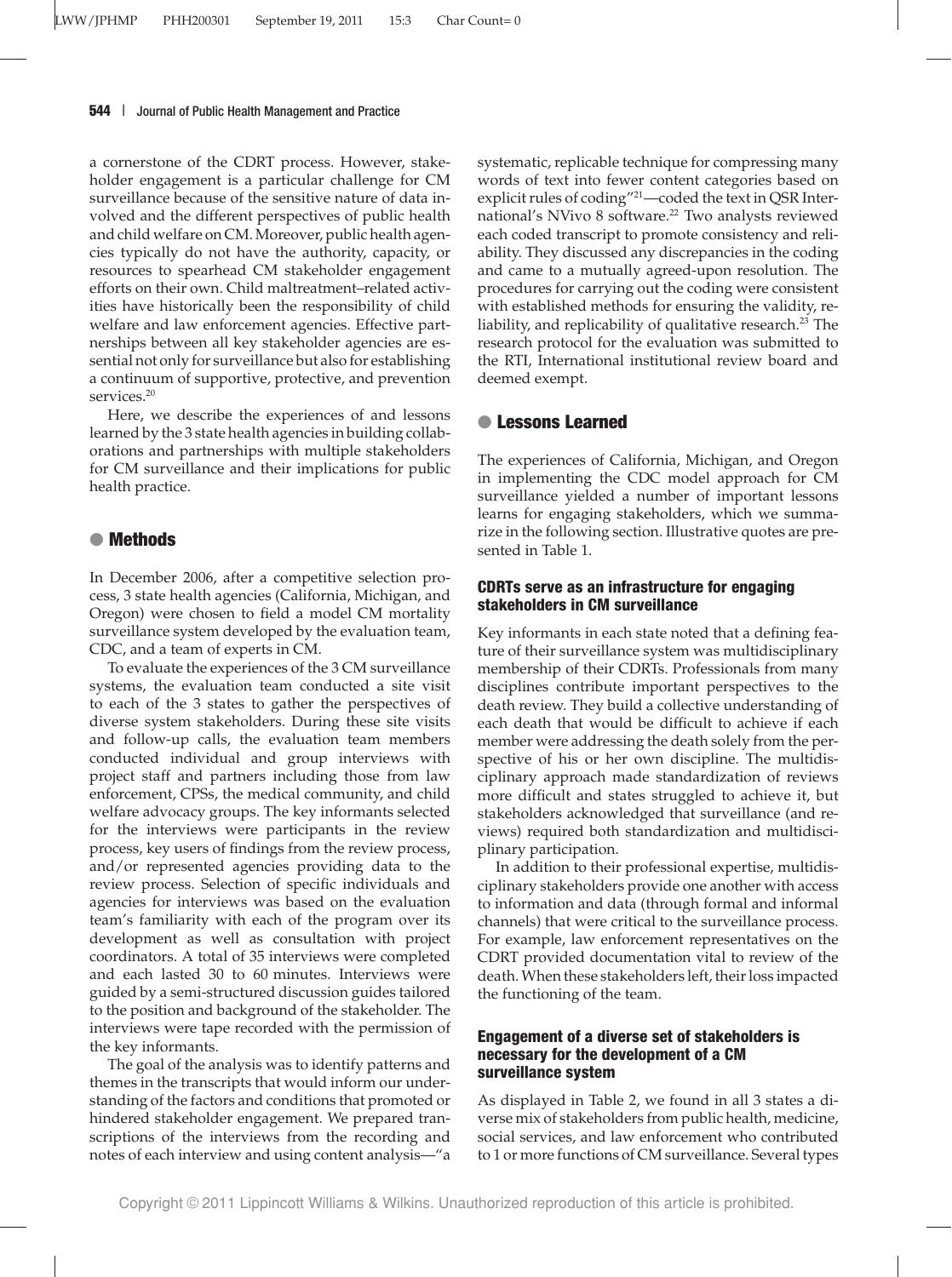# TABLE 1 ● **Lessons Learned and Illustrative Stakeholder Quotes**

| <b>Lesson Learned</b>                                                                                           | <b>Illustrative Quotes</b>                                                                                                                                                                                                                                                                                                                                                                                                                                                                                                                                                                                                                                                                                                                                                                                                                                                             |
|-----------------------------------------------------------------------------------------------------------------|----------------------------------------------------------------------------------------------------------------------------------------------------------------------------------------------------------------------------------------------------------------------------------------------------------------------------------------------------------------------------------------------------------------------------------------------------------------------------------------------------------------------------------------------------------------------------------------------------------------------------------------------------------------------------------------------------------------------------------------------------------------------------------------------------------------------------------------------------------------------------------------|
| CDRTs serve as an infrastructure for engaging stakeholders in CM<br>surveillance.                               | "We have a significant MUA (Memorandum of Understanding and Agreement) for<br>CDRT. It talks about membership and purpose, authority, meetings, ground<br>rules, and procedures." (public health stakeholder)<br>"The work with CDR (Child Death Review) keeps them [team members] engaged.<br>They understand power of working with multidisciplinary group, see all sides of<br>things. They're used to professional debate without getting hackles raised, turf<br>issues have never been a problem. It's because of CDR, that going to CM<br>review was kind of natural." (law enforcement stakeholder)                                                                                                                                                                                                                                                                            |
| Engagement of a diverse set of stakeholders is necessary for the<br>development of a CM surveillance system.    | "We have doctors on [the state team] and other attorneys on [the state team] but<br>they bring a unique perspective coming from their different disciplines. So, in<br>terms of engaging in the process, they are learning from it and changing their<br>focus and how they do their jobs too." (public health stakeholder)                                                                                                                                                                                                                                                                                                                                                                                                                                                                                                                                                            |
| Public health can play multiple roles in the engagement of stakeholders<br>for CM surveillance.                 | "We have the connection to Vital Stats; DHS (Department of Human Services)<br>does not. If they need something from Vital Stats we get it for them because we<br>have that connection When you talk to [DHS official] he'll tell you that DHS<br>gets information they wouldn't otherwise get." (public health stakeholder)<br>"They [Department of Health] have been champions in keeping the focus on<br>science based decisions, not emotion based decisions. They are good at<br>looking at the science. They had a technical assistance team, they sent<br>someone to the local meetings and that was helpful because some of what we<br>struggled with at the local meetings, that technical person could answer and<br>now we don't have that person. And I think they kept things more organized<br>and gave members a sense that you can speak your mind." (CDRT stakeholder) |
| CM surveillance requires active and sustained engagement with child<br>welfare stakeholders.                    | " without CPS we may not get the background on the family and it would be a<br>different discussion." (CDRT team member)<br>"CPS ultimately looked to us to provide counts to them. We had to develop a<br>whole new set of partners when we lost funding. An individual in our agency<br>who was against CM surveillance has recently retired and has replaced with<br>interim DHS person who is in support of it." (public health stakeholder)                                                                                                                                                                                                                                                                                                                                                                                                                                       |
| Codifying relationships promotes accountability and sustainability.                                             | "We plan to have a cooperative relationship with the Department of Public Health<br>and have a MUA. We plan on continuing to be an active participant in state CDR<br>and state council." (CPS Stakeholder)                                                                                                                                                                                                                                                                                                                                                                                                                                                                                                                                                                                                                                                                            |
| Legislation can facilitate but not guarantee stakeholder engagement.                                            | "Teams compose themselves. CPS is not mandated to be on the teams. There is<br>no directive that has given counties an emphasis to be on teams. We are hands<br>off." (CPS stakeholder)<br>"We are mandated to send reports to the governor and the state assembly and all<br>folks who have responsibility with CM- all CDRT teams, managers. The state<br>council is mandated but CDRTs are not mandated. But if a CDRT exists, it is<br>mandated to submit reports. At first I had no authority over CDRTs. Now with<br>[public health colleague] help teams get paid to submit reports which in a sort<br>of odd way connect us to those teams. But there is no formal process."<br>(criminal justice stakeholder)                                                                                                                                                                 |
| Public health stakeholders need to build a case for surveillance to<br>non-public health stakeholders.          | "Having an online web-based system has been a motivator for small teams to see<br>a way to collect data. They can use the data right away for their reports. Before<br>they were saying—"Why are we collecting this data? It is not helping us. And<br>now we are saying, here it is and here is how you can use it. We are seeing an<br>increased willingness and capacity to help us." (public health stakeholder)                                                                                                                                                                                                                                                                                                                                                                                                                                                                   |
| System-level changes for CM surveillance require the support of<br>stakeholders with decision-making authority. | "I am blessed to work where I work and to be surrounded by supervisors and<br>colleagues who support the work I do. I continue to miss work and go to<br>meetings because I want to and because my bosses support what I do. I am<br>very, very lucky." (law enforcement stakeholder)<br>(continues)                                                                                                                                                                                                                                                                                                                                                                                                                                                                                                                                                                                   |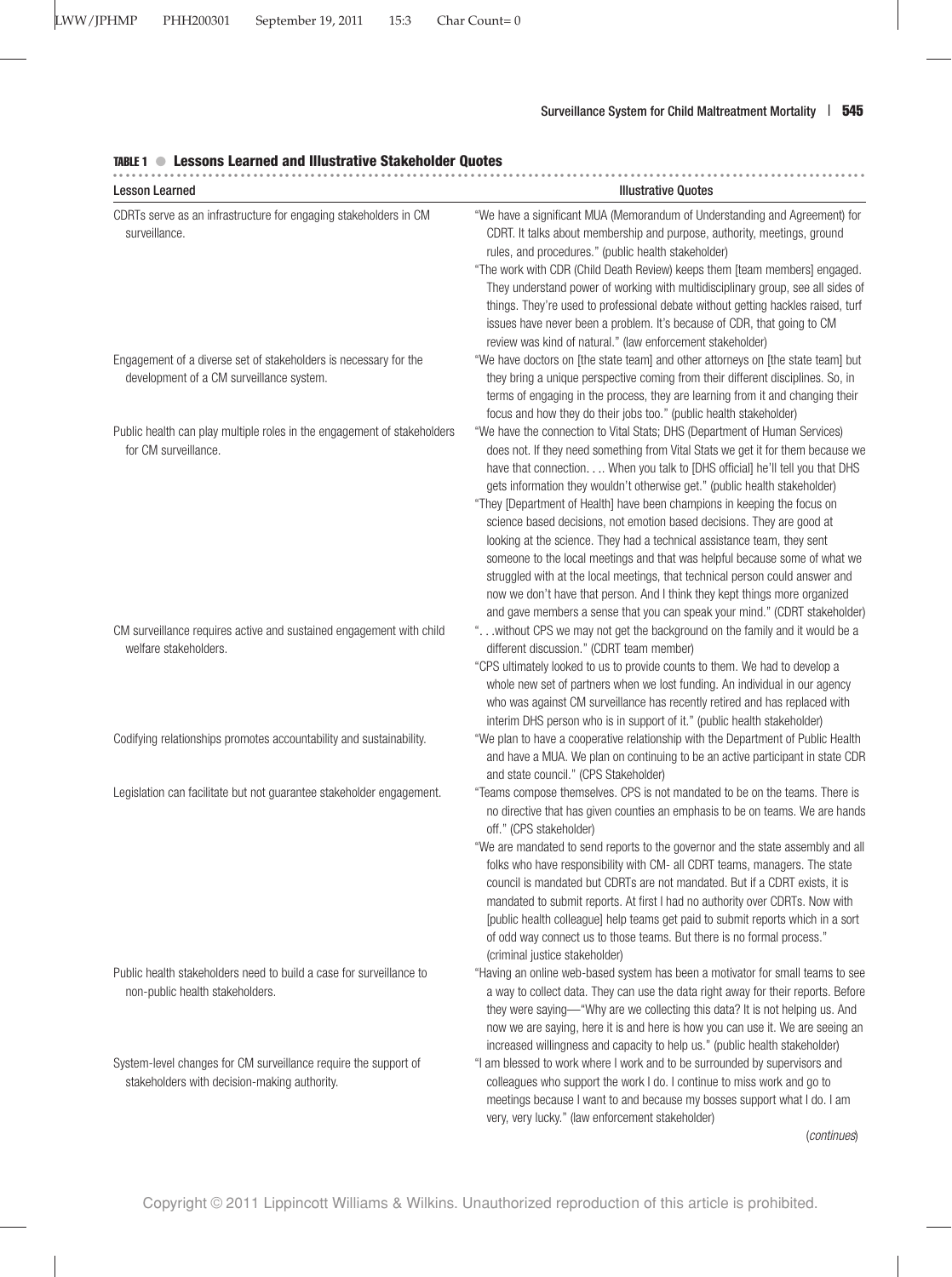| <b>Lesson Learned</b>                                                                                                                                                         | <b>Illustrative Quotes</b>                                                                                                                                                                                                                                                                                                                                                                                                                                                                                                                               |  |  |
|-------------------------------------------------------------------------------------------------------------------------------------------------------------------------------|----------------------------------------------------------------------------------------------------------------------------------------------------------------------------------------------------------------------------------------------------------------------------------------------------------------------------------------------------------------------------------------------------------------------------------------------------------------------------------------------------------------------------------------------------------|--|--|
|                                                                                                                                                                               | "Our workgroup is a significant time commitment. When you're going through in a<br>very dissecting manner four inches of reading material that isn't something you<br>can do right away—I don't do that on work time. I do that at home but my<br>current employer allows me to participate in this; it requires the tolerance of my<br>colleagues to know that sometimes twice a month I have to leave town as<br>long as they tolerate that I will remain involved in the process." (physician<br>stakeholder)                                         |  |  |
| Public health can facilitate stakeholder engagement by streamlining and<br>coordinating the CDRT and data collection processes.                                               | "We have changed the process What we do now is request the whole case file<br>and put it in chronological order, make copies and number all the pages, and<br>people get 3 weeks to review the case before they come in to the workgroup<br>meeting. So now you're getting the case in its totality, not just your<br>section—like if you're law enforcement you're not just looking at the police<br>report. That really puts the case into perspective. We're organized; everything is<br>there ino missing information]." (public health stakeholder) |  |  |
| Obtaining buy-in "or use commitment" from the CDRT members<br>regarding the content and application of a standard CM definition is<br>foundational to stakeholder engagement. | "Central to having a good data source is having people understand and buy in the<br>case definitions to be used there. So they have to be practical, feasible and<br>realistic to local teams." (public health stakeholder)                                                                                                                                                                                                                                                                                                                              |  |  |

#### TABLE 1 ● **Lessons Learned and Illustrative Stakeholder Quotes (***Continued***)**

Abbreviations: CDRTs, child death review teams; CM, child maltreatment; CPS, child protective service.

of stakeholders were instrumental in defining and characterizing the nature, magnitude, and scope of CM or collecting and accessing data; we deemed these stakeholders critical to the assessment function of a CM surveillance system. Other stakeholders participated in the CM surveillance system mainly by informing child injury prevention efforts (eg, Safe Kids Coalitions, consumer advocates) and CM policy and program development. However, in these 3 states, a potentially important stakeholder—schools—was not as prominent as other stakeholders in CDRTs and state councils that developed CM programs and policies.

# **Public health can play multiple roles in the engagement of stakeholders for CM surveillance**

Our evaluation revealed a diverse range of public health roles in CM surveillance among the 3 states. These roles ranged from active involvement in training and staffing of state and local CDRT teams and promoting statewide CM policy to periodic analysis of available CDRT data. The major factors determining the extent of public health agency engagement were the existence of legislative authority to access data specifically for CM surveillance purposes and the appropriation of state resources for CM surveillance.

# **CM surveillance requires active and sustained engagement with child welfare stakeholders**

A particular challenge in all 3 states was gaining the endorsement of the human service agency responsible for CPS. Public health stakeholders reported that they devoted considerable time and effort to engaging their child welfare stakeholders because accessing CPS data for surveillance activities rested heavily on the strength of that partnership.

# **Codifying relationships promotes accountability and sustainability**

Informants placed a high value on personal, collaborative relationships with colleagues in stakeholder agencies; however, memoranda of agreement, data-sharing agreements, and other types of contractual vehicles were necessary to ensure the exchange of data and the commitment of agency resources to CM surveillance activities.

# **Legislation can facilitate but not guarantee stakeholder engagement**

None of the 3 states had explicit guidelines for stakeholder engagement, but all had some form of legislation that had created state CDRTs with mandated participation from key agencies and reporting requirements. Even with this structure, frequent turnover or low attendance at meetings hindered the establishment of productive and sustainable relationships among members in some CDRTs. Time and travel to attend meetings also limited participation.

# **Public health stakeholders need to build a case for surveillance to non–public health stakeholders**

A few stakeholders perceived limited benefit to their agency from their participation in CM surveillance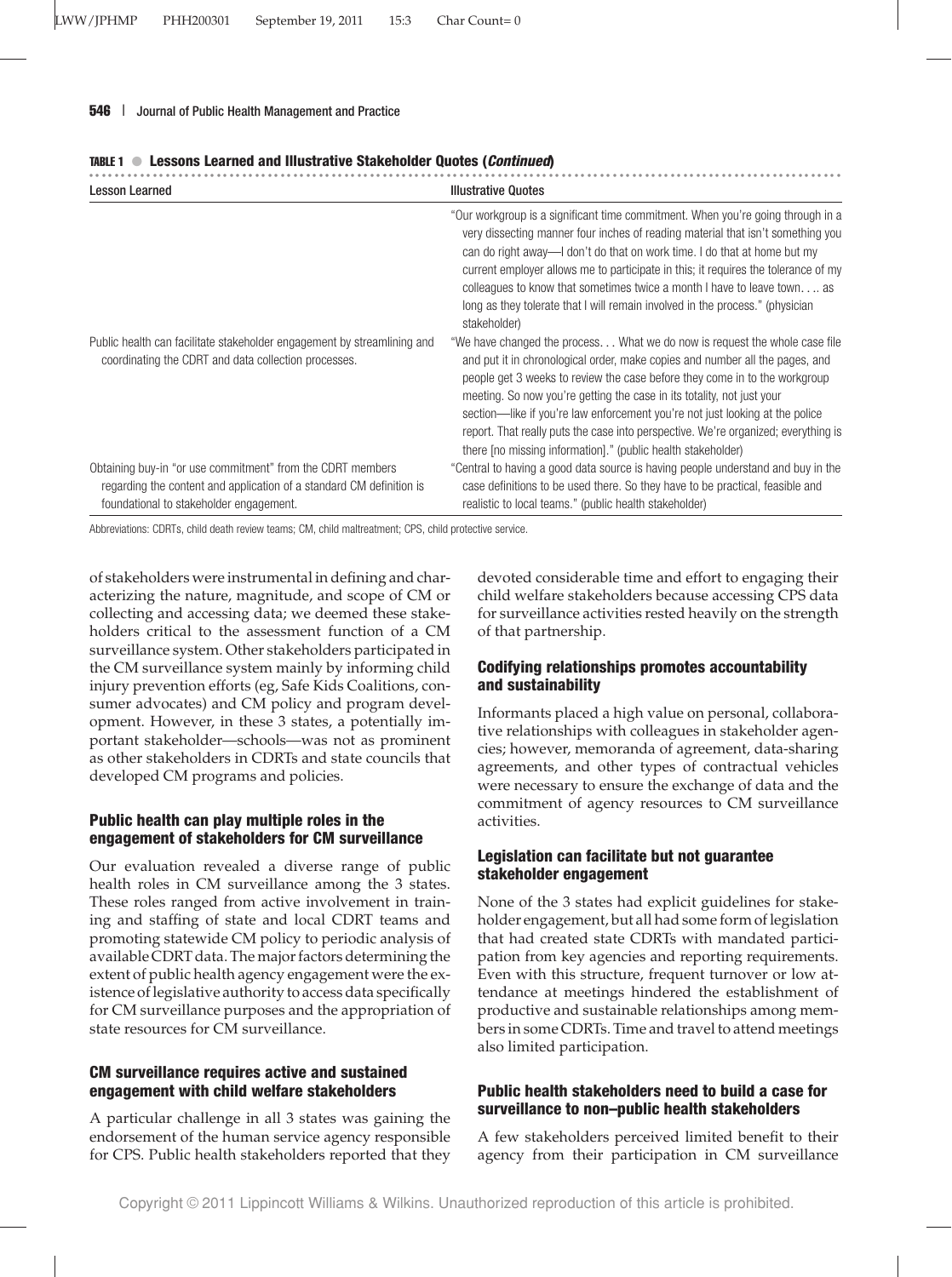#### TABLE 2 ● **Child Maltreatment Surveillance Stakeholders in 3 States and Their Roles**

| <b>Stakeholder Type</b>                                                            | <b>CM Surveillance Role(s)</b> |                                              |
|------------------------------------------------------------------------------------|--------------------------------|----------------------------------------------|
|                                                                                    |                                | Policy and<br>Assessment Program Development |
| Local and state public health<br>officials (typically from the injury<br>division) | Χ                              | Χ                                            |
| Vital registrar                                                                    | Χ                              |                                              |
| Child protective services official                                                 | Χ                              | X                                            |
| Medical professional                                                               | χ                              | Χ                                            |
| Forensic pathologist                                                               | χ                              |                                              |
| Hospital administrator                                                             |                                | Χ                                            |
| Home visiting nurse, social worker                                                 |                                | Χ                                            |
| Child advocacy center<br>representative                                            |                                | Χ                                            |
| Safe kids coalition advocate                                                       |                                | Χ                                            |
| Local and state law enforcement<br>officer                                         | Χ                              | Χ                                            |
| Medical examiner                                                                   | Χ                              |                                              |
| Prosecuting attorney                                                               |                                | Χ                                            |
| Probation officer                                                                  |                                | Χ                                            |
| Family court officer                                                               |                                | Χ                                            |
| Highway patrol officer                                                             |                                | Χ                                            |
| Consumer protection agency<br>official or advocate                                 |                                | Χ                                            |

activities and even perceived a cost in terms of more work for their agencies. Law enforcement and child welfare agency stakeholders in particular saw less value in compiling and classifying cases because they were able to effect a change in policy or procedures on the basis of information obtained from a review of a single case. In contrast, CM surveillance compiles data to reveal patterns that have significance for prevention and intervention. A number of stakeholders agreed that the potential for surveillance data to impact CM deaths and morbidity offered the most compelling case for engagement with public health. In California, CM data revealed that a high proportion of cases of CM death also had a special health care need(s). This finding was used to amend the training of CPS personnel to focus more intensively and specifically on the needs of families of children with special health care needs.

#### **System-level changes for CM surveillance require the support of stakeholders with decision-making authority**

In all 3 states, stakeholders could name 1 or 2 champions whose longstanding passion and commitment to the issue of CM had been instrumental in raising awareness and establishing programs and policies. But the less visible personalities, the "foot soldiers" were able to participate in CM-related efforts (often on their own personal time) because they had the support of their organization or agency. The local CDRTs in particular could not have functioned without the endorsement and support of each member's agency because the reviews often required time and travel away from work. Moreover, an agency policy or regulatory recommendation was more likely to be realized if the agency had a representative on the CDRT who had informed the recommendation and was in a favorable position to promote it to the agency's leadership.

### **Public health can facilitate stakeholder engagement by streamlining and coordinating the CDRT and data collection process**

Key informants emphasized the high burden of (largely volunteer) time spent preparing for and participating in a CDRT meeting. In Michigan and California, reducing the level of burden was an important means of keeping stakeholders engaged. The project team in Michigan established a process for compiling, collating, and organizing the case documents and sending them to team members well in advance of the CDRT meetings. In California, a regional coordinator provided similar technical and logistical support to local CDRTs. California also established an online system to transition the submission of data from local CDRTs from paper to electronic forms. At one time, Oregon also had a state-level team that provided training and technical assistance to the local CDRTs.

## **Obtaining buy-in "or use commitment" from the CDRT members regarding the content and application of a standard child maltreatment definition is foundational to stakeholder engagement**

Law enforcement and child welfare agencies have specific definitions of CM, which largely overlap. Developing a consensus among CDRT stakeholders on a standard case definition for surveillance purposes was challenging and the states were not able to achieve it during the project period. Nonetheless, stakeholders recognized that a consensus definition would greatly enhance the utility of the CDRT because the final determination of a case could meet the data requirements of all the participating stakeholders. CDRT stakeholders are more apt to support a surveillance system that uses case definitions that conform closely to their understanding of CM and those of their agency.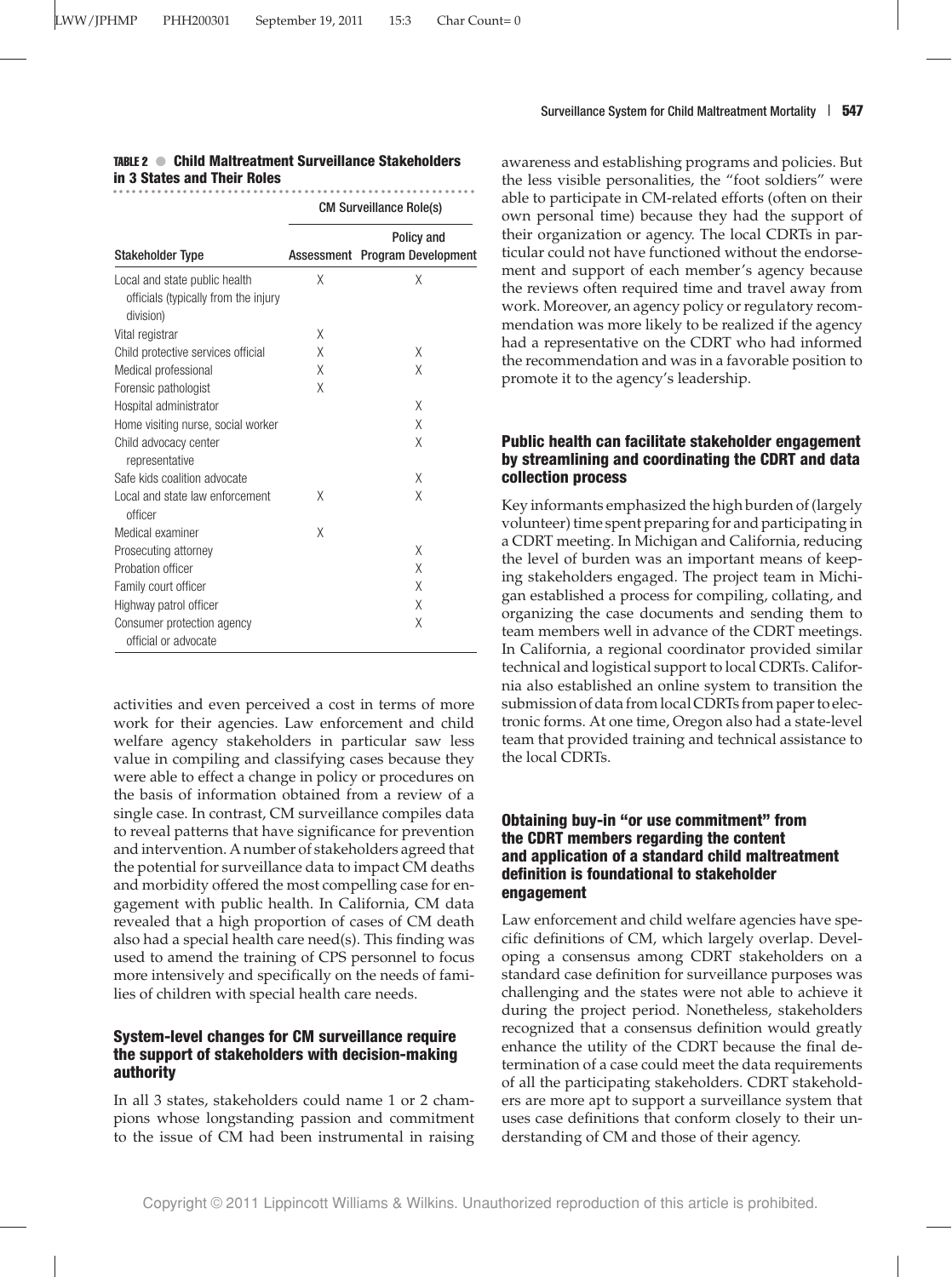# ● **Implications for Public Health Practice**

The state public health agencies funded by CDC to develop and implement a statewide system for CM surveillance demonstrated the critical role stakeholder engagement plays in those efforts. Each of these states represents a unique model of CM surveillance implementation with varying levels of state-level resources, structures, and processes. Yet, a common theme for all 3 states was the necessity of devoting considerable time and effort to engaging partners largely outside of public health to obtain data, interpret the results, and shape public policy and programs. Four key implications for public health practice can be drawn from the lessons learned regarding stakeholder engagement:

- 1. Effective engagement will require public health practitioners to become knowledgeable about the reporting requirements, agency priorities and data needs of their partners to understand where differences exist and how common ground can be achieved. Most constituencies can agree on the goal of preventing CM. Thus, recognizing the utility of CDRTs for supporting a broad range of purposes (including but not limited to surveillance) that can lead to the prevention of CM would be an essential first step in bridging organizational differences in priorities and culture.
- 2. Because resources devoted to CM surveillance are limited and state expenditures for public health and social services have been further constrained by the recent economic downturn, leveraging resources judiciously and efficiently among multiple stakeholders is imperative. Child maltreatment surveillance is a team effort that calls on the technical expertise and resources of numerous non-public health stakeholders for case definition, data acquisition, and program and policy development. Public health practitioners should actively seek opportunities to build on existing CDRTs and Child Health Advocacy Centers, and partner with other local and statewide child abuse and injury prevention initiatives to share existing resources and identify new ones. Electronic health records, as a case in point, could yield detailed clinical data on cases under review and greatly enhance the timeliness and accuracy of data elements needed for surveillance.
- 3. Public health practitioners will need to demonstrate the tangible benefits of CM surveillance to a diverse set of stakeholders. Over time, if the utility of CM surveillance data can be evidenced in new and enhanced prevention funding, policy and regulatory changes, reduced health care expenditures, and ultimately in fewer CM deaths and morbidity, then the engagement of all critical stakeholders is likely to be more self-sustaining.<sup>24</sup>

4. Centers for Disease Control and Prevention can facilitate state-based stakeholder engagement efforts through renewed support of CM surveillance activities such as training and technical assistance for local CDRT reviews that build the capacities of diverse stakeholders to work effectively toward the goal of building a sustainable CM surveillance system.

Although the 3 states did not establish a final set of common definitions, data sources, and standards for CM surveillance through this particular project, stakeholders reported multiple benefits resulting from the project. The states gained a better appreciation for the complexity of integrating the perspectives of multiple stakeholders into a common definition of CM and a deeper understanding of the risk factors for fatal CM. They obtained enhanced guidance for prevention and intervention initiatives. Finally, each state established stronger working relationships across allied agencies that would continue the developmental work initiated by the project. States considering or currently undertaking CM surveillance can glean useful insights from the experiences of these 3 states and apply them to their own efforts to engage stakeholders.

### **REFERENCES**

- 1. US Department of Health and Human Services Administration on Children, Youth and Families. *Child Maltreatment 2009.* Washington, DC: US Government Printing Office; 2010.
- 2. Levi BH, Brown G. Reasonable suspicion: a study of Pennsylvania pediatricians regarding child abuse. *Pediatrics*. 2005;116:e5-e12.
- 3. Markenson D, Tunik M, Cooper A, et al. A national assessment of knowledge, attitudes, and confidence of prehospital providers in the assessment and management of child maltreatment. *Pediatrics*. 2007;119:e103-e108.
- 4. Buehler JW. Surveillance. In: Rothman KJ, Greenland S, eds. *Modern Epidemiology*. 2nd ed. Philadelphia, PA: Lippincott-Raven; 1998.
- 5. Teutsch SM, Thacker SB. Planning a public health surveillance system. *Bull Pan Am Health Organ*. 1995;16:1-6.
- 6. Thacker SB. Historical development. In: Teutsch SM, Churchill RE, eds. *Principles and Practice of Public Health Surveillance*. 2nd ed. New York: Oxford University Press; 2000.
- 7. Hurlburt M, Barth RP, Leslie LK, et al. Building on strengths: current status and opportunities for improvement of parent training for families in child welfare services. In: Haskins R, Wulczyn F, Webb MB, eds. *Child Protection: Using Research to Improve Policy and Practice*. Washington, DC: Brookings Institution; 2007:81-106.
- 8. Ewigman B, Kivlahan C, Land G. The Missouri Child Fatality Study: underreporting of maltreatment fatalities among children younger than 5 years of age, 1983 through 1986. *Pediatrics*. 1993;91(2):330-337.